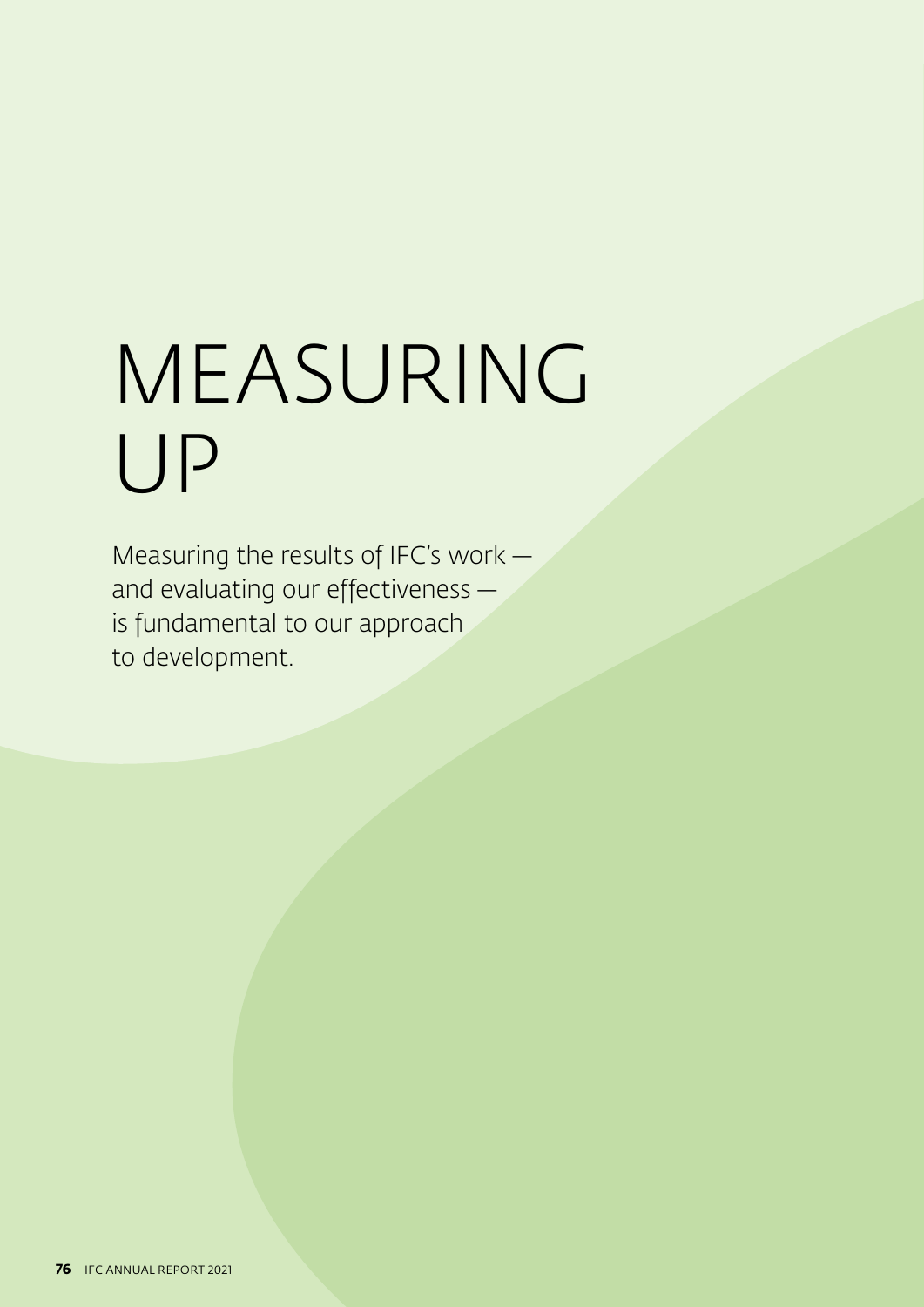## **ASSESSING EXPECTED DEVELOPMENT IMPACT AND MEASURING RESULTS**

IFC launched a new impact rating system: the Anticipated Impact Measurement and Monitoring (AIMM) system in 2017.<sup>1</sup> Potential projects are rated ex-ante and selected based on their expected development outcomes. This approach enables us to set ambitious yet achievable targets, identify projects with the greatest potential for development impact, and optimize project design.

To date, IFC has rated over 1,700 investment projects for their expected development impact. Notable updates in the AIMM framework's development for FY21 include:

- •Building on feedback from FY20, IFC continued to expand the AIMM system's capacity to measure impact and better articulate the development results for its Advisory Services (AS) portfolio in FY21.
- •IFC tested several approaches to assigning AIMM scores for platform investments, which involve the clustering of investment projects to address a systemic development challenge, such as the FIGE and RSE programs, and the Global Health and Base of the Pyramid programs, where IFC developed more streamlined rating approaches.
- •IFC updated the way it assesses development gaps and project intensities to recognize the unique economic consequences arising from the COVID-19 pandemic. This work, which overlaps with the testing of platform ratings described above, also included further refinement of IFC's development impact assessments for debt restructurings and secondary share purchases.
- •IFC is strengthening our capacity to better monitor our impact in creating markets with AIMM assessments. This multi-year effort involved collecting data to facilitate the evaluation of market claims made by IFC projects.

**Estimated Job Creation:** Based on a conservative estimate using IFC's economic impact estimation framework, IFC expects to contribute to the creation of 1.4 million to 1.6 million jobs globally over the lifetime of the projects it financed in FY21. These estimates include direct and indirect jobs created and are derived from projects accounting for about 60 percent of IFC's FY21 investment commitments.²

These latest estimates suggest that IFC's investments during FY21 will lead to a lower job creation effect than investments in previous years. This can be attributed to the global COVID-19 pandemic and economic crisis as the focus of investment partly shifted from creating new jobs to saving existing ones. More than 30 percent of the long-term investment

volume was channeled into projects geared at helping clients maintain their businesses rather than grow them. Specifically, the FIGE and RSE COVID-19 envelopes accounted for 1.2 billion and 0.7 billion of IFC's own account commitments, respectively.

IFC's contribution to global job creation is particularly noteworthy in the poorest and most vulnerable countries. Roughly 29 percent of IFC's total contribution to job creation through projects committed in FY21 is expected in IDA countries alone and about 11 percent will be created in FCS countries. The concessional finance that the IDA Private Sector Window (PSW) provides contributes substantially to these effects: around 9 percent of IFC's global job creation contribution is accounted for by projects that received IDA PSW funds.<sup>3</sup>

**IFC Contribution to Climate change:** IFC and the World Bank Group recognize climate change as an acute threat to global development that increases instability and contributes to poverty, fragility, and migration. Climate action is also an investment opportunity for the private sector. IFC has been in the climate business space since the 1980s, when it began supporting simple project finance of renewables, and has since diversified into green buildings, green finance, climate-smart agribusiness, and other sectors. In FY21, committed own account climate-related investment projects, totaling \$4 billion, are expected to help our clients reduce annual greenhouse gas emissions by 12 million tons of carbon dioxide equivalent.

**IFC Contribution to SDGs:** For the IFC 3.0 strategy, the AIMM system provides a line of sight from IFC's mandate, through intermediate corporate objectives, to the SDGs. It allows IFC to monitor results using project-level indicators, including the Harmonized Indicators for Private Sector Operations (HIPSO), and aligns its reporting at the portfolio level to various SDGs. The AIMM framework also enables monitoring and reporting of the contribution of market-creation effects that support achievement of the SDGs.

IFC operations contribute to several Sustainable Development Goals (SDGs) through direct investments and advisory services. Integral to IFC's mandate and aligned with the World Bank Group's twin goals are SDGs 1 and 10: "No Poverty" and "Reduced Inequality." At the strategic sector level, IFC promotes projects in infrastructure, agriculture, financial inclusion, health, and education — aligned with SDGs 2, 3, 4, 6, 7, and 9. For example, IFC has been working with Kaebauk Investimentu no Finansas, S.A. in Timor-Leste on a holistic farmingto-financing approach that addresses financing gaps

<sup>1.</sup> Detailed introductions about the AIMM system can be found in FY18 and FY19 IFC annual reports: [ifc.org/AnnualReport](http://www.ifc.org/AnnualReport)

<sup>2.</sup> Employment estimates are computed for individual projects using IFC's economic impact estimation framework. The framework comprises sector-specific models and a variety of assumptions across countries and sectors. For financial intermediaries, the estimate includes on-lending of IFC funds only. Client banks' portfolios grow more than the IFC funding alone, partly because IFC's contribution catalyzes additional funding and partly because the growth is contractually agreed with IFC. This additional expansion, which is hard to attribute precisely, could represent the creation of several million jobs.

<sup>3.</sup> About 19% of the volume of IFC's long-term investments are committed in IDA countries, 7% in FCS countries, 20% in the Sub-Saharan Africa region, and about 5% in IDA PSW-supported projects.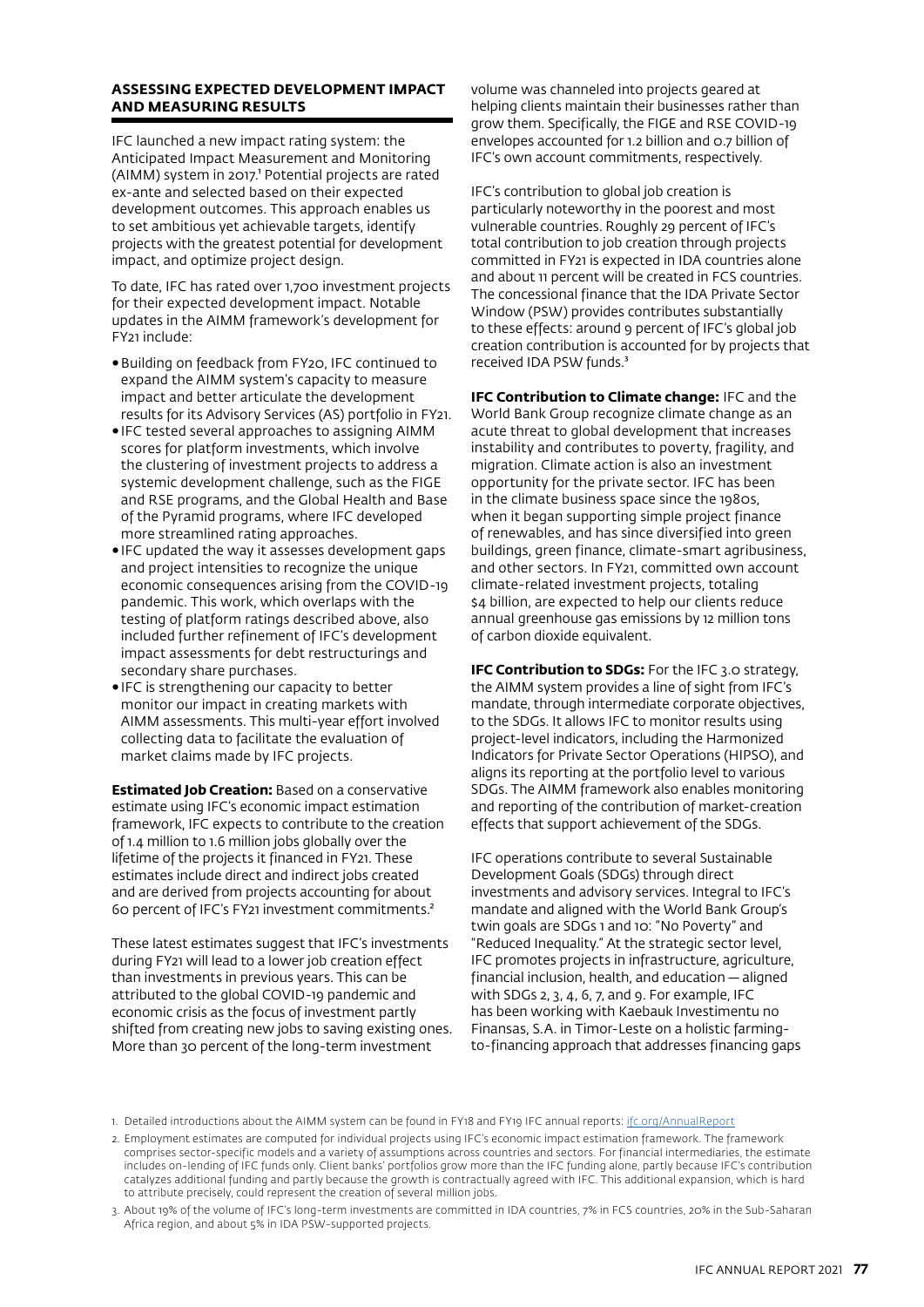in this critical sector. The project aims to improve productivity in agribusiness by developing a sufficient flow of bankable agribusiness financing opportunities.

Across sectors and regions, IFC seeks to promote employment creation and economic growth, gender equality, cities development, environmental and social sustainability, and climate-change adaptation and mitigation — aligned with SDGs 8, 5, 11, 12, and 13, respectively. IFC played an important role in sustaining livelihoods and preserving the private sector's capacity to support the economic recovery from COVID-19. Furthermore, IFC actively partners with private investors to mobilize new sources of finance — aligned with SDG 17.

This past year, IFC, together with other Multilateral Development Banks (MDBs) and the International Monetary Fund, collaborated to produce a joint report on the SDGs*— Financing the Sustainable Development Goals: The Contributions of the Multilateral Development Banks*.⁴ The report highlights efforts to support countries in achieving the SDGs, by providing finance, technical assistance, policy support, and knowledge, especially in the wake of the unprecedented COVID-19 pandemic. MDBs acted fast to tailor their financing to help address critical needs, thereby developing a global response package of \$230 billion.

## **WHAT EX-ANTE AIMM SCORES SAY ABOUT IFC'S DEVELOPMENT IMPACT**

At the start of FY21, IFC maintained the FY20 development impact targets for its projects: (1) an average ex-ante AIMM score of at least 50 across the portfolio of committed projects; and (2) at least 15 percent of committed projects rated "Very Strong" for market creation potential. This is the third year in which IFC has defined in quantitative terms our development impact ambitions for new projects at the start of a fiscal year.<sup>5</sup>

In FY21, IFC committed 262 projects that were AIMMscored compared to 216<sup>6</sup> projects in FY20. The average AIMM score for projects committed during FY21 was 53, versus 51 in FY20. Of the 262 projects, only 14 were rated "Very Strong" for market creation potential, corresponding to a 5 percent share of all AIMMscored projects, well below the 15 percent target and the 8 percent share achieved in FY20. A contributing factor for this drop-off was the emergence of the COVID-19 crisis. COVID-19 prompted IFC to invest heavily in supporting existing clients' operations and strongly affected its ability to commit longerterm, capital-intensive projects typically found in transformational interventions with "Very Strong" market creation potential. To "sustain" markets, IFC is offering loans to companies in need, and if necessary, will make equity investments. For example, IFC expects the RSE facility to provide \$2 billion to support existing clients in the infrastructure, manufacturing, agriculture, and services industries vulnerable to the pandemic, as well as companies in the healthcare sector that are seeing an increase in demand. As the crisis abates and Upstream activities take hold, IFC expects the re-emergence of a more robust pipeline of market creation projects.

Of the AIMM-scored projects committed in FY21, 203 (77 percent) received an AIMM rating of "Good" compared to 74 percent in FY20. Strong commitment performance for COVID-19 response projects throughout FY21 likely contributed to this increase in the share of projects rated "Good".<sup>7</sup> The rising share of "Good" projects also likely reflects improved understanding of the AIMM framework among IFC staff, prompting improved project design.

The tables below summarize key outcomes from the second year of implementing the AIMM system on an ex-ante basis.

## **Average AIMM Scores for Committed Projects in IDA/FCS Countries and for Blended Finance**

|                                               | <b>AVERAGE AIMM SCORE</b> |             |  |
|-----------------------------------------------|---------------------------|-------------|--|
| <b>DESCRIPTION</b>                            | <b>FY21</b>               | <b>FY20</b> |  |
| Committed projects in FCS countries           | 64                        | 55          |  |
| Committed projects in FCS/LIC/IDA17 countries | 59                        | 57          |  |
| Committed projects in IDA countries           | 56                        | 54          |  |
| Committed projects using blended finance      | 58                        | 55          |  |

4. *Financing the Sustainable Development Goals: The Contributions of the Multilateral Development Banks*, [https://www.isdb.org/](https://www.isdb.org/financing-the-sustainable-development-goals-the-contributions-of-the-multilater) financing-the-sustainable-development-goals-the-contributions-of-the-multilateral-development-banks

5. IFC provides its Board with a strategy and business outlook every three years detailing the Corporation's strategic direction. The FY21 corporate scorecard contains program targets for the current year (FY21) and two future years. Annual scorecard targets are revisited annually to confirm targets continue to enable staff to focus on prevailing priorities. The maintenance of a stable AIMM score target over the past three years reflects these considerations.

6. The FY20 Annual Report cited 215 projects. The difference is due to a post-publication correction to the number of projects committed and rated.

7. Projects under the FIGE and RSE COVID-19 response packages received a uniform AIMM score of 53 (Good).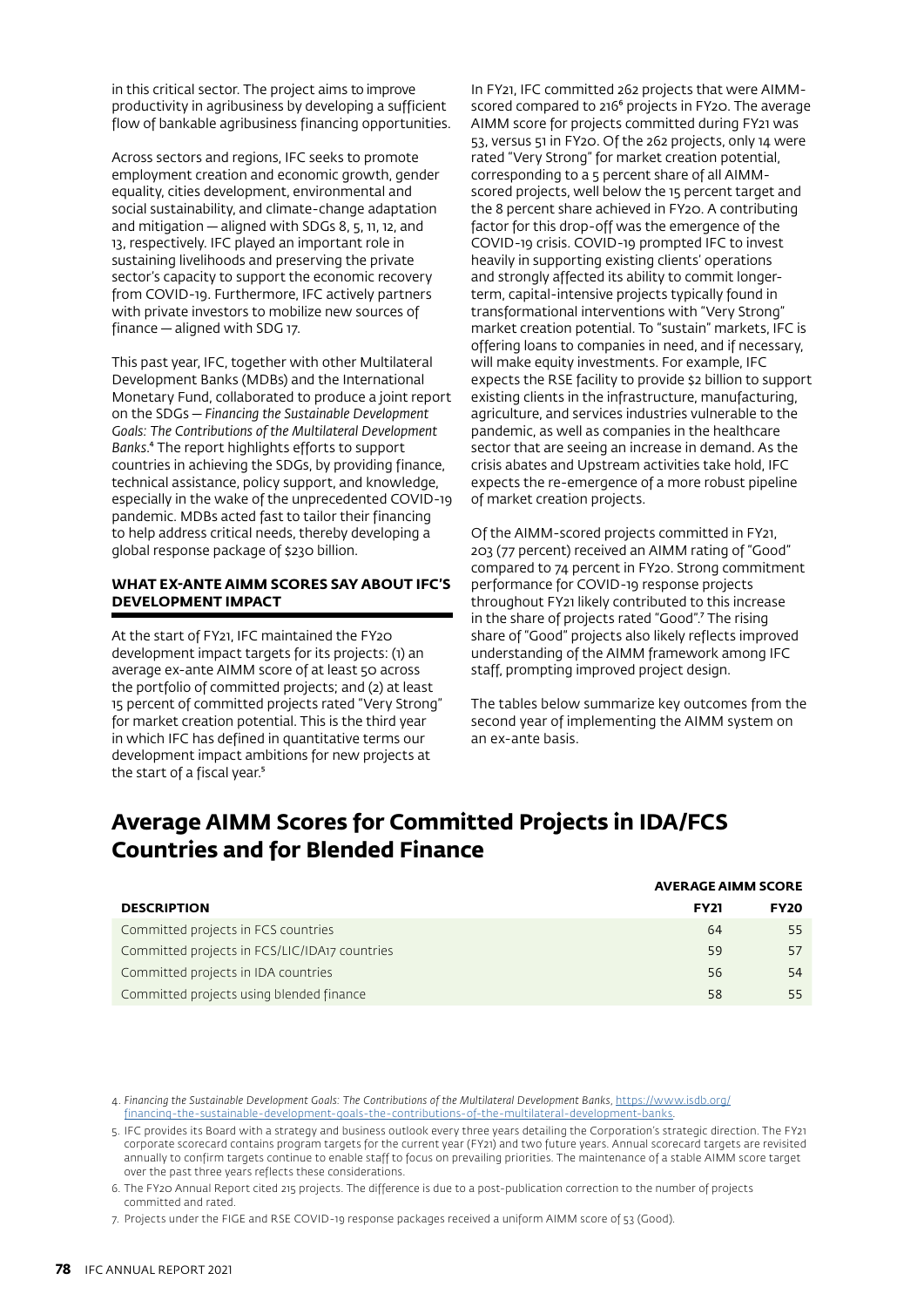## **Committed Projects: Ex-Ante AIMM Score by Region**

|                                 | <b>FY21</b>                                          |                                               |                | <b>FY20</b>                                                   |                                     |                                                      |                |                                                               |
|---------------------------------|------------------------------------------------------|-----------------------------------------------|----------------|---------------------------------------------------------------|-------------------------------------|------------------------------------------------------|----------------|---------------------------------------------------------------|
| <b>BY REGION</b>                | <b>NUMBER OF</b><br><b>PROJECTS</b><br><b>SCORED</b> | <b>AIMM</b><br><b>SCORE</b><br><b>AVERAGE</b> |                | <b>RATED</b><br><b>VERY</b><br><b>STRONG</b><br><b>MARKET</b> | <b>NUMBER OF</b><br><b>PROJECTS</b> | <b>AIMM</b><br><b>SCORE</b><br><b>SCORED AVERAGE</b> |                | <b>RATED</b><br><b>VERY</b><br><b>STRONG</b><br><b>MARKET</b> |
| Sub-Saharan Africa              | 55                                                   | 54                                            | 3              | 5%                                                            | 51                                  | 54                                                   | 6              | 12%                                                           |
| Latin America and the Caribbean | 56                                                   | 53                                            | $\overline{2}$ | 4%                                                            | 37                                  | 46                                                   | $\mathbf{0}$   | $0\%$                                                         |
| East Asia and the Pacific       | 43                                                   | 54                                            | $\overline{2}$ | 5%                                                            | 36                                  | 52                                                   | $\overline{2}$ | 6%                                                            |
| Middle East and North Africa    | 18                                                   | 54                                            | $\mathcal{P}$  | 11%                                                           | 17                                  | 54                                                   |                | 2 12%                                                         |
| Europe and Central Asia         | 39                                                   | 51                                            | 3              | 8%                                                            | 32                                  | 44                                                   | $\overline{3}$ | 9%                                                            |
| South Asia                      | 38                                                   | 53                                            | 1              | 3%                                                            | 33                                  | 53                                                   | 3              | 9%                                                            |
| Global                          | 13                                                   | 52                                            | 1              | 8%                                                            | 10                                  | 54                                                   | $\overline{2}$ | 20%                                                           |
| <b>IFC</b>                      | 262                                                  | 53                                            | 14             | 5%                                                            | $216^8$                             | 51                                                   | 18             | 8%                                                            |

## **Committed Projects: Ex-Ante AIMM Score by Industry**

|                                                       | <b>FY21</b>                                                    |                                               |    | <b>FY20</b>                                                   |                                                      |                                               |                |                                                               |
|-------------------------------------------------------|----------------------------------------------------------------|-----------------------------------------------|----|---------------------------------------------------------------|------------------------------------------------------|-----------------------------------------------|----------------|---------------------------------------------------------------|
| <b>BY INDUSTRY</b>                                    | <b>NUMBER</b><br><b>OF</b><br><b>PROJECTS</b><br><b>SCORED</b> | <b>AIMM</b><br><b>SCORE</b><br><b>AVERAGE</b> |    | <b>RATED</b><br><b>VERY</b><br><b>STRONG</b><br><b>MARKET</b> | <b>NUMBER OF</b><br><b>PROJECTS</b><br><b>SCORED</b> | <b>AIMM</b><br><b>SCORE</b><br><b>AVERAGE</b> |                | <b>RATED</b><br><b>VERY</b><br><b>STRONG</b><br><b>MARKET</b> |
| Manufacturing, Agribusiness<br>and Services           | 94                                                             | 52                                            | 1  | 1%                                                            | 71                                                   | 51                                            | 3              | 4%                                                            |
| Financial Institutions Group                          | 101                                                            | 54                                            | 3  | 3%                                                            | 85                                                   | 50                                            | $\overline{7}$ | 8%                                                            |
| Infrastructure and Natural<br>Resources               | 40                                                             | 55                                            |    | 5 13%                                                         | 39                                                   | 53                                            | 7              | 18%                                                           |
| Disruptive Technologies and<br><b>Venture Capital</b> | 45                                                             | 53                                            | 5. | 11%                                                           | 30                                                   | 48                                            | $\mathcal{P}$  | 7%                                                            |
| IFC <sup>9</sup>                                      | 280                                                            | 53                                            | 14 | 5%                                                            | 22510                                                | 51                                            | 19             | 8%                                                            |

During FY21, a range of situations shaped the landscape in which IFC pursued its development impact ambitions. Most notably, and as outlined above, the pandemic prompted IFC to invest heavily in helping its clients sustain operations. Some clients played a key role in global health supply chains while others, including some new clients, offered opportunities for private investors to deploy capital at a time of heightened uncertainty in debt and equity markets. Several projects exemplify the prevailing impact rating circumstances that IFC faced in FY21:

•In **Africa**, COVID-19 has further tightened the ability of the private sector to access financing for growth. The COVID-19 pandemic has challenged businesses and increased their demand for capital. Yet at the same time, difficult economic conditions and amplified challenges have seen banks pull back from lending. IFC has been able to alleviate this shortfall by supporting alternate finance options such as private equity and private credit. However,

private equity and private credit activities across Africa remain limited, with both markets remaining highly under-developed. IFC is promoting development of these markets by supporting funds such as Ascent Fund II (providing private equity capital and value creation to SME companies in East Africa), Adiwale I (anchoring a first-time fund manager targeting SMEs launch in West Africa), and Vantage IV (supporting one of the only private credit funds operating across Africa).

•In **South Asia**, IFC is working with Biological E Limited (BioE), one of India's top vaccine manufacturers, with a \$30 million loan to support the company's expansion of low-priced, generic vaccines for routine immunization of children and the production of new vaccines, including future COVID-19 vaccines. IFC expects this to increase the availability of affordable, quality vaccines globally and promote greater stability in healthcare provision by providing needed supplies.

8. As noted above, the FY20 Annual Report cited 215 projects. The difference is due to a post-publication correction in the number of projects committed and rated.

- 9. The industry totals for FY20 and FY21 do not match regional totals because of joint ventures between industries. Each industry is allocated a full project count for each joint venture in which it participates.
- 10. Figure differs from FY20 Annual Report due to a post-publication correction in the number of projects committed and rated.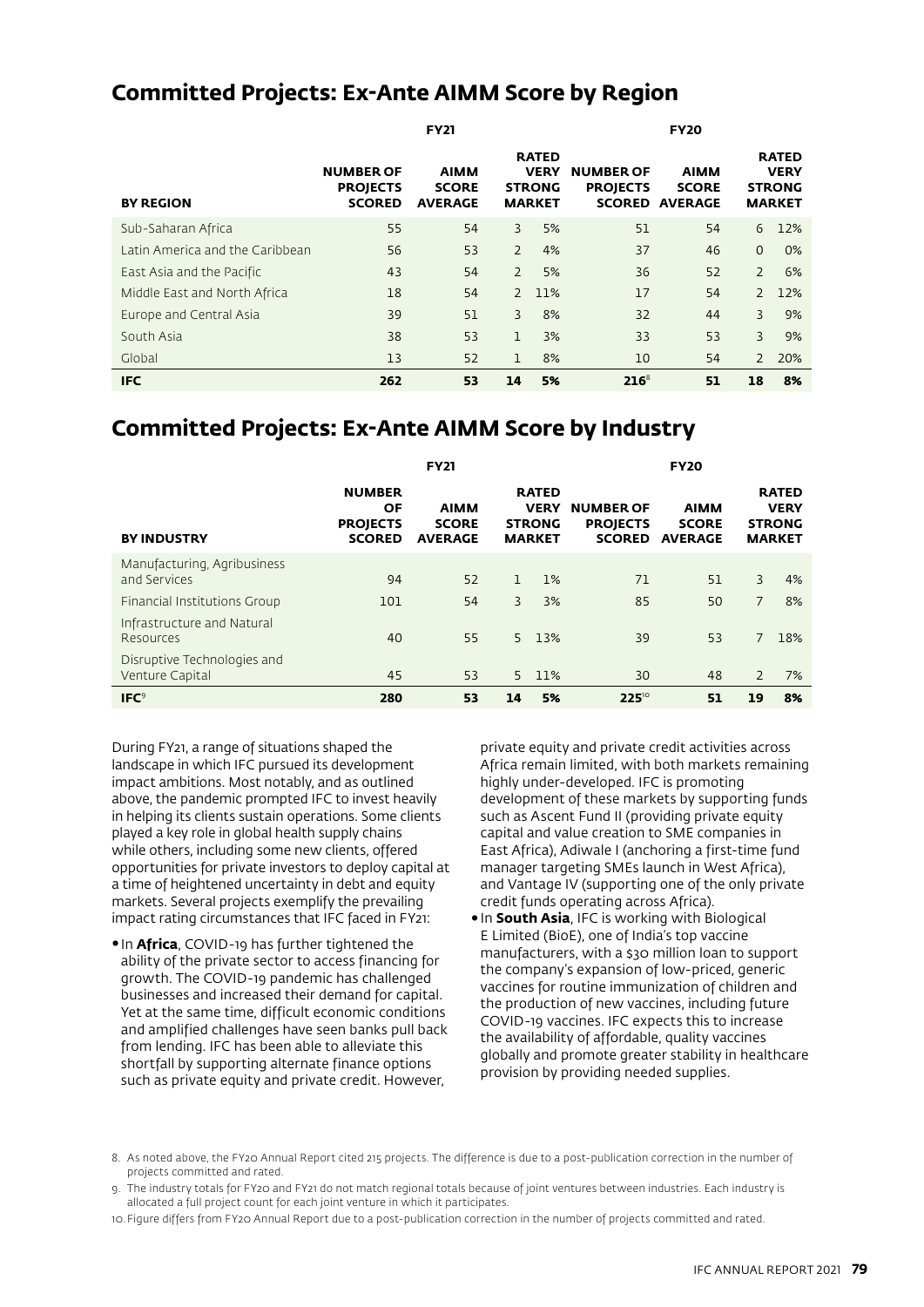•In **East Asia**, IFC made its first direct debt investment into a renewable energy (RE) project in Vietnam. The proceeds will fund the construction of two wind power projects with a total capacity of 54.2 megawatts (MW). The project will increase RE capacity and help support the achievement of Vietnam's targets under the Paris Agreement through the critically important decarbonization of its power sector. The project is also expected to contribute to market competitiveness by expanding private sector investment in the sector and demonstrating the role of wind power in Vietnam's electricity generation mix.

In addition, IFC made important contributions to attenuating the negative effects from the COVID-19 pandemic. These contributions were reflected in the AIMM rating treatment of several programs:

•Projects under IFC's FIGE and RSE contributed to reducing the pandemic's negative effects on key stakeholders and market resilience. The challenges these projects addressed varied, ranging from helping existing clients in need sustain their payrolls, to covering payment risks of financial institutions so they can provide trade financing to companies that import and export goods, to funding emerging market banks that extend credit to help businesses shore up their working capital needs.

- •Projects under the Global Health Platform and Base of the Pyramid facility supported the scaling of vaccines, medical supplies, and financial support to microenterprises. To facilitate the rapid deployment of these programs, IFC developed more streamlined impact rating approaches.
- •Finally, IFC undertook selective secondary share repurchases and refinanced the debt of clients faced with potentially disruptive financing shortfalls due to the pandemic.

### **WHAT PORTFOLIO RESULTS SAY ABOUT IFC'S IMPACT DELIVERY**

Portfolio AIMM score for Investment Projects: At the end of FY21, IFC had 884 active AIMM-rated investment projects in its portfolio.<sup>11</sup> The average portfolio AIMM score was 45. In comparison, the average ex-ante AIMM score assigned to these same projects was 46, suggesting that at the portfolio level, the development outcomes IFC expected to generate have been mostly delivered during project implementation. Between FY20 and FY21, the portfolio AIMM score average increased from 44 to 45. Projects committed in FY20 that entered the portfolio in FY21 contributed to this slight increase given the carryover of their higher ex-ante AIMM scores.<sup>12</sup>

|                                 |                                     | <b>FY21</b>                                         | <b>FY20</b>                         |                                                     |  |
|---------------------------------|-------------------------------------|-----------------------------------------------------|-------------------------------------|-----------------------------------------------------|--|
| <b>BY REGION</b>                | <b>AIMM SCORE</b><br><b>AVERAGE</b> | <b>RATED</b><br><b>VERY STRONG</b><br><b>MARKET</b> | <b>AIMM SCORE</b><br><b>AVERAGE</b> | <b>RATED</b><br><b>VERY STRONG</b><br><b>MARKET</b> |  |
| Sub-Saharan Africa              | 49                                  | 15%                                                 | 47                                  | 16%                                                 |  |
| Latin America and the Caribbean | 39                                  | 7%                                                  | 37                                  | 8%                                                  |  |
| East Asia and the Pacific       | 46                                  | 7%                                                  | 47                                  | 11%                                                 |  |
| Middle East and North Africa    | 45                                  | 19%                                                 | 44                                  | 21%                                                 |  |
| Europe and Central Asia         | 42                                  | 9%                                                  | 39                                  | 7%                                                  |  |
| South Asia                      | 48                                  | 7%                                                  | 47                                  | 7%                                                  |  |
| Global                          | 48                                  | 15%                                                 | 43                                  | 10%                                                 |  |
| <b>IFC</b>                      | 45                                  | 10%                                                 | 44                                  | 11%                                                 |  |

# **Investment Services Portfolio AIMM Score by Region**

# **Investment Services Portfolio AIMM Score by Industry**

|                                             |                                     | <b>FY21</b>                                         | <b>FY20</b>                         |                                                     |  |
|---------------------------------------------|-------------------------------------|-----------------------------------------------------|-------------------------------------|-----------------------------------------------------|--|
| <b>BY INDUSTRY</b>                          | <b>AIMM SCORE</b><br><b>AVERAGE</b> | <b>RATED</b><br><b>VERY STRONG</b><br><b>MARKET</b> | <b>AIMM SCORE</b><br><b>AVERAGE</b> | <b>RATED</b><br><b>VERY STRONG</b><br><b>MARKET</b> |  |
| Manufacturing, Agribusiness and Services    | 43                                  | 3%                                                  | 41                                  | 3%                                                  |  |
| Financial Institutions Group                | 45                                  | 9%                                                  | 44                                  | 9%                                                  |  |
| Infrastructure and Natural Resources        | 51                                  | 23%                                                 | 49                                  | 23%                                                 |  |
| Disruptive Technologies and Venture Capital | 46                                  | 15%                                                 | 45                                  | 18%                                                 |  |
| <b>IFC</b>                                  | 45                                  | 10%                                                 | 44                                  | 11%                                                 |  |

11. Roughly half of IFC's active, AIMM-rated projects pre-date AIMM scoring. In 2020, IFC backfilled AIMM scores on this representative sample of IFC's investment portfolio.

12. Committed projects that were assigned an ex-ante AIMM score during FY20 enter the monitoring portfolio the following fiscal year. Because early operating maturity has not been reached and monitoring has not started for these projects, their ex-ante AIMM scores carry over and become portfolio AIMM scores in FY21.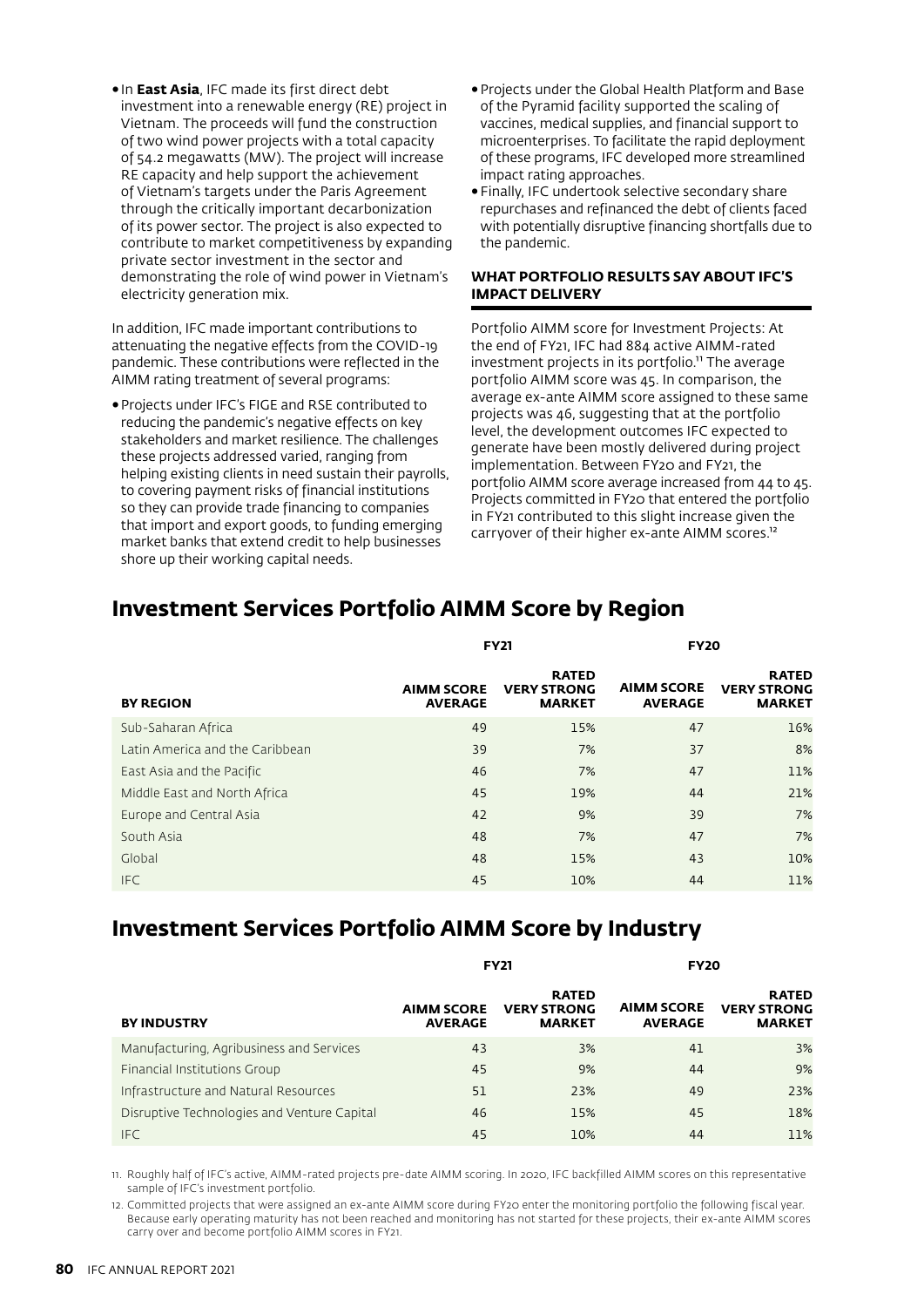**It is too early to assess the effects of the COVID-19 pandemic on the development impact performance of IFC's portfolio.** Most projects

where clients claimed to be moderately or heavily affected by the pandemic showed modest changes in AIMM scores. Part of this may be explained by temporal factors, where the pandemic's effect on client performance may not be fully reflected in reporting data. The resilience may also be explained by the absence of data provided by clients undergoing particularly acute hardships; in such cases, IFC's practice was to maintain ratings at their current levels until assessment data becomes available. The full effect of the pandemic on IFC's development impact performance may not be fully reflected until next year.

#### **Although no broad conclusions can be drawn from the data thus far, there were a few instances where impact ratings captured some of the challenges and opportunities IFC clients faced during the COVID-19 pandemic.**

For example, projects in consumer-driven sectors, such as higher education and tourism, saw declining portfolio AIMM scores, likely due to mobility constraints and shifting consumption patterns. Projects with financial intermediaries, including those involving non-bank financial institutions, also showed weakening performance, likely due to reduced operations, and challenges to credit origination and disbursement. In contrast, while the sample sizes are modest, projects in sectors such as digital infrastructure (including mobile and broadband networks) and integrated health services generally saw higher or no change in portfolio AIMM scores.

#### **Other changes in portfolio AIMM scores reflected country-specific conditions that had a bearing on impact performance.** For example,

Myanmar's political crisis contributed to broad declines in portfolio AIMM scores across nearly all sectors. In Turkey, portfolio AIMM scores for projects in the financial sector started to decline as recent volatility of the lira and its effect on banking sector performance began to take hold.

#### **Impact performance for some specific projects also reflected notably strong performance despite the pandemic and economic headwinds.**  Several stand-out cases from this year's portfolio

monitoring review include:

•**DNP Water** — This is an IFC investment to support the implementation of privatization efforts in the Vietnamese water sector. After reaching operational maturity in FY21, the company, as one of the first private sector companies aiming to own and operate a portfolio of mainly urban water treatment and supply facilities in Vietnam, surpassed its water treatment target ahead of schedule.

- •**CSquared Holdings** — This project entails the development and operation of wholesale-only, carrier neutral and open-access fiber networks in metropolitan areas of Uganda, Ghana, and Liberia. Despite the oligopolistic market structure, there is evidence that the broadband service coverage and affordability have improved during project implementation. The company's business model also appears to have been replicated in other countries.
- •**Altum Capital** — This IFC client provides senior loans to mid-size SOFOMs (financial entities) in Mexico that mostly lend to microenterprises, small enterprises, and individuals. The project surpassed its targets of volume and number of SME loans disbursed ahead of schedule in FY21. The volume and number of cumulative microfinance loans disbursed is on-track and is likely to achieve its target before 2022.

**Ratings of Advisory Projects:** Development effectiveness of advisory projects is assessed at project completion. In FY21, 117 advisory projects qualified for ex-post evaluation were completed during the period and were self-assessed for development-effectiveness ratings. Seventy-one (71) percent of the projects were rated mostly successful or better, above the IFC target of 65 percent.

While the FY21 overall success rates for the advisory services portfolio have remained stable in comparison with FY20, it is too early to fully assess the effect of the COVID-19 pandemic on advisory projects, as a large portion of them are still ongoing. Several of these projects are being restructured to take into account COVID-19 impacts.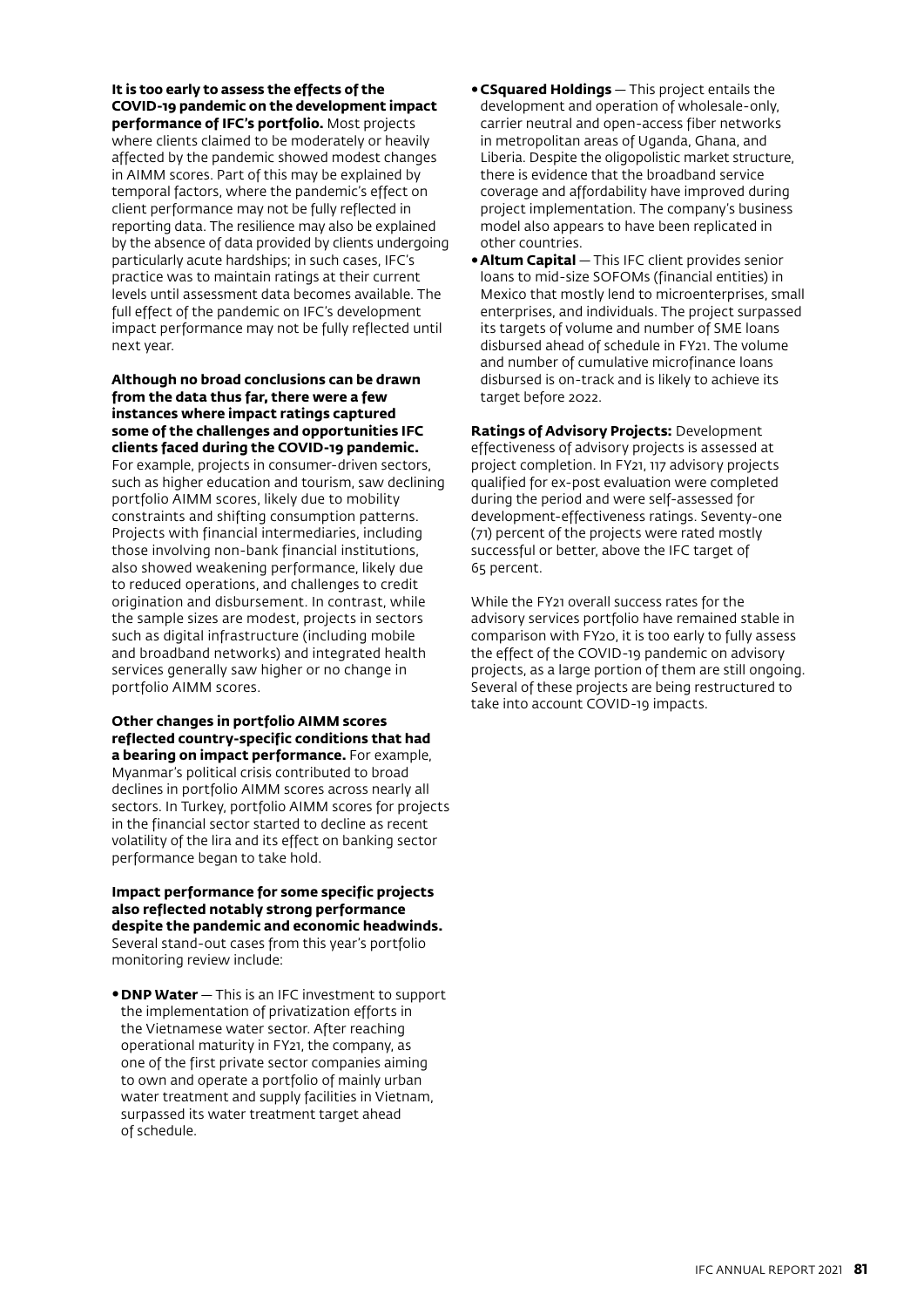## **Advisory Services Development Effectiveness Score13 by Region**

|                                 | <b>FY21</b> | <b>FY20</b> |
|---------------------------------|-------------|-------------|
| Sub-Saharan Africa              | 55%         | 66%         |
| South Asia                      | 65%         | 86%         |
| Middle East and North Africa    | 79%         | 88%         |
| Latin America and the Caribbean | 82%         | 75%         |
| Europe and Central Asia         | 84%         | 75%         |
| East Asia and the Pacific       | 76%         | 70%         |
| Global <sup>14</sup>            | 100%        | 67%         |
| <b>IFC</b>                      | 71%         | 73%         |

# Advisory Services Development Effectiveness Score<sup>15</sup> **by Business Area**

|                                                             | <b>FY21</b> | <b>FY20</b> |
|-------------------------------------------------------------|-------------|-------------|
| Financial Institutions Group                                | 69%         | 79%         |
| Manufacturing Agribusiness and Services                     | 64%         | 67%         |
| Infrastructure and Natural Resources                        | 0%          | 57%         |
| Disruptive Technologies and Funds                           | 100%        | 100%        |
| Transaction Advisory                                        | 71%         | 69%         |
| Other Advisory, including Environment Social and Governance | 91%         | 63%         |
| Creating Markets Regional Advisory                          | 69%         | 77%         |
| <b>IFC</b>                                                  | 71%         | 73%         |

#### **OPERATIONALIZING THE IMPACT PRINCIPLES FOR IMPACT INVESTING**

In FY21, DFIs and the private sector impact investment community took a significant step toward harmonizing approaches to monitor and report on development impact. Clear impact metrics are essential to making the economic and social contributions of investments measurable, which allow investors to improve their transparency, effectiveness, and accountability. These benefits significantly increase when investors' impact metrics are adopted in common by different institutions, thereby reducing the reporting burden on clients and facilitating comparability and learning.

Beyond the earlier mentioned Joint Impact Indicators (JII), the Harmonized Indicators for Private Sector Operations (HIPSO) partnership continues to develop metrics at the sector and sub-sector levels that could be leveraged by the signatories to the

Operating Principles for Impact Management (OPIM) and the broader impact investing community. For example, the HIPSO partnership has recently revised metrics for infrastructure services and financial intermediation. The revision of metrics for information and communications technology, agribusiness, health and education is in progress.

By leveraging the HIPSO and the JII indicators, IFC is leading the development of a position paper, in coordination with the OPIM signatories, on a uniform set of standards, which provides guidance on the selection of impact metrics that would create a basis for accountability, comparability, and consistency. This effort will facilitate a roadmap for meaningful impact performance comparison, appropriate benchmarking, and better decisionmaking, which has so far been limited in the impact investing market.

<sup>13.</sup> DE Score is calculated as the percentage of projects rated mostly successful or better in total number of advisory projects rated in ex-post evaluation for a fiscal year.

<sup>14.</sup> The FY19, FY20, and FY21 DE Scores for Global are based on less than five rated projects.

<sup>15.</sup> The FY20 and FY21 DE for Disruptive Technologies and Funds are based on less than 5 rated projects. The FY21 DE for Infrastructure & Natural Resources is based on one rated project.